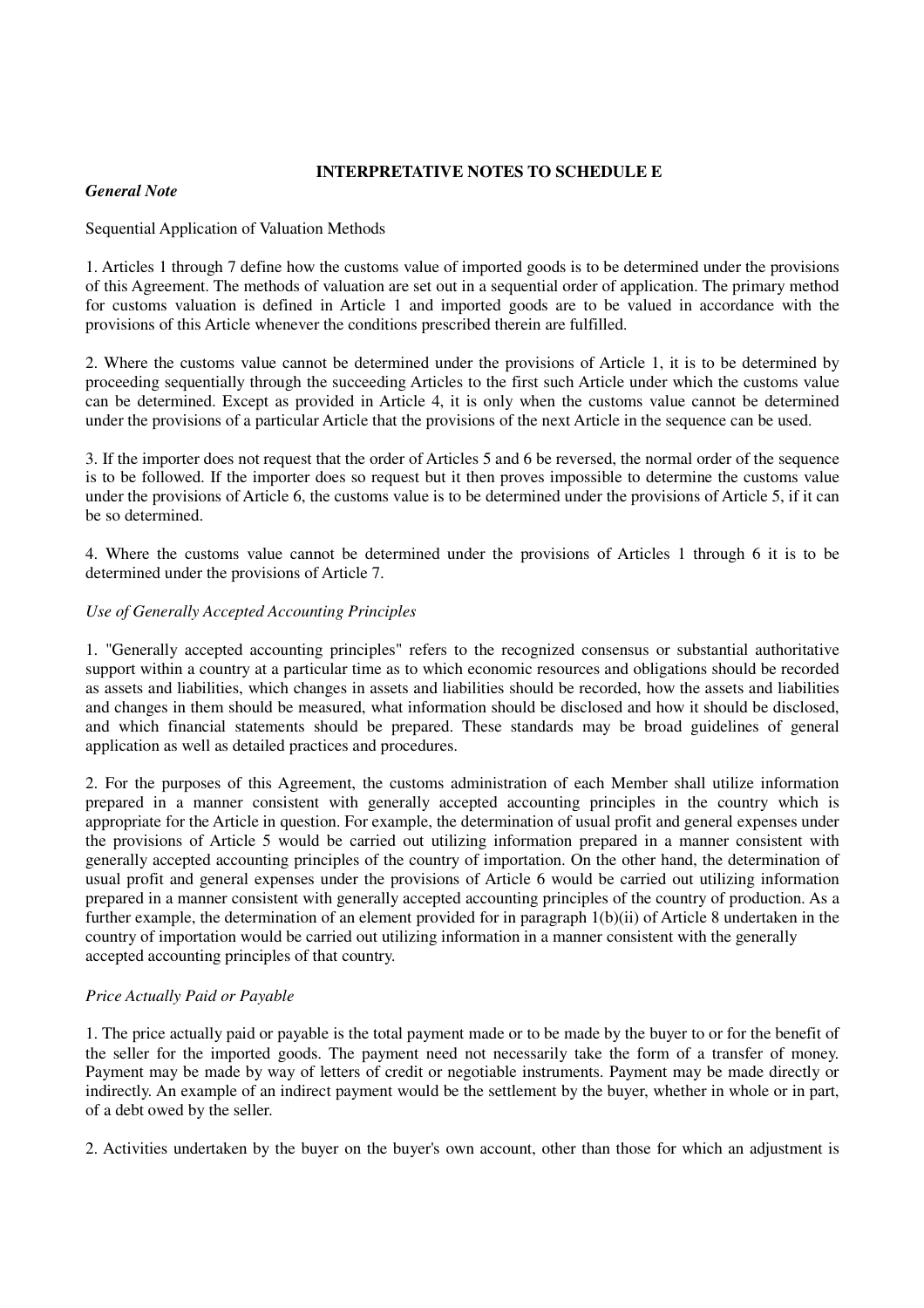provided in Article 8, are not considered to be an indirect payment to the seller, even though they might be regarded as of benefit to the seller. The costs of such activities shall not, therefore, be added to the price actually paid or payable in determining the customs value.

3. The customs value shall not include the following charges or costs, provided that they are distinguished from the price actually paid or payable for the imported goods:

(a) charges for construction, erection, assembly, maintenance or technical assistance, undertaken after importation on imported goods such as industrial plant, machinery or equipment;

(b) the cost of transport after importation;

(c) duties and taxes of the country of importation.

4. The price actually paid or payable refers to the price for the imported goods. Thus the flow of dividends or other payments from the buyer to the seller that do not relate to the imported goods are not part of the customs value.

### *Paragraph 1(a)(iii*)

Among restrictions which would not render a price actually paid or payable unacceptable are restrictions which do not substantially affect the value of the goods. An example of such restrictions would be the case where a seller requires a buyer of automobiles not to sell or exhibit them prior to a fixed date which represents the beginning of a model year.

### *Paragraph 1(b*)

1. If the sale or price is subject to some condition or consideration for which a value cannot be determined with respect to the goods being valued, the transaction value shall not be acceptable for customs purposes. Some examples of this include:

(a) the seller establishes the price of the imported goods on condition that the buyer will also buy other goods in specified quantities:

(b) the price of the imported goods is dependent upon the price or prices at which the buyerof the imported goods sells other goods to the seller of the imported goods;

(c) the price is established on the basis of a form of payment extraneous to the imported goods, such as where the imported goods are semi-finished goods which have been provided by the seller on condition that the seller will receive a specified quantity of the finished goods.

2. However, conditions or considerations relating to the production or marketing of the imported goods shall not result in rejection of the transaction value. For example, the fact that the buyer furnishes the seller with engineering and plans undertaken in the country of importation shall not result in rejection of the transaction value for the purposes of Article 1. Likewise, if the buyer undertakes on the buyer's own account, even though by agreement with the seller, activities relating to the marketing of the imported goods, the value of these activities is not part of the customs value nor shall such activities result in rejection of the transaction value.

# *Paragraph 2*

1. Paragraphs 2(a) and 2(b) provide different means of establishing the acceptability of a transaction value.

2. Paragraph 2(a) provides that where the buyer and the seller are related, the circumstances surrounding the sale shall be examined and the transaction value shall be accepted as the customs value provided that the relationship did not influence the price. It is not intended that there should be an examination of the circumstances in all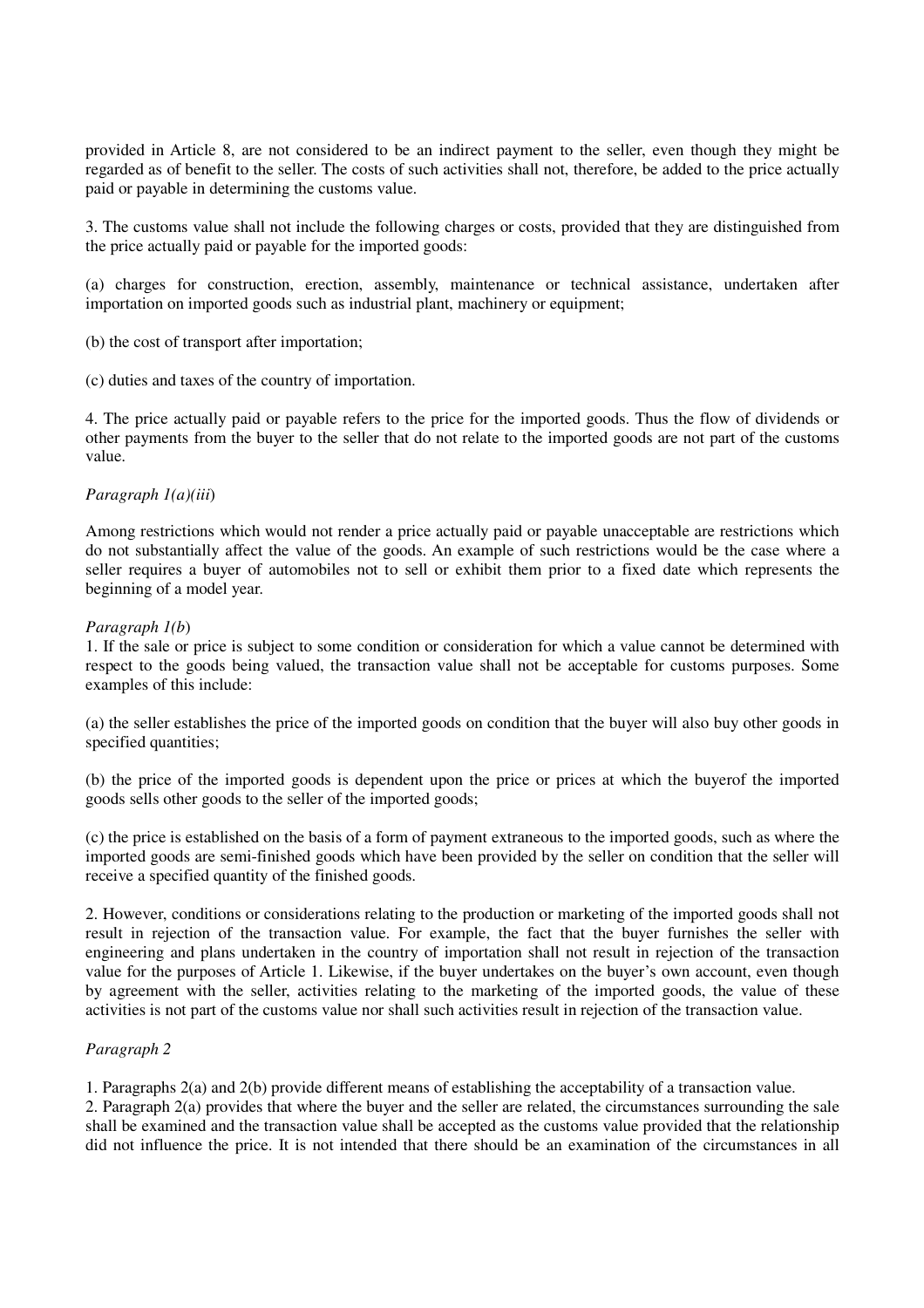cases where the buyer and the seller are related. Such examination will only be required where there are doubts about the acceptability of the price. Where the customs administration have no doubts about the acceptability of the price, it should be accepted without requesting further information from the importer. For example, the customs administration may have previously examined the relationship, or it may already have detailed information concerning the buyer and the seller, and may already be satisfied from such examination or information that the relationship did not influence the price.

3. Where the customs administration is unable to accept the transaction value without further inquiry, it should give the importer an opportunity to supply such further detailed information as may be necessary to enable it to examine the circumstances surrounding the sale. In this context, the customs administration should be prepared to examine relevant aspects of the transaction, including the way in which the buyer and seller organize their commercial relations and the way in which the price in question was arrived at, in order to determine whether the relationship influenced the price. Where it can be shown that the buyer and seller, although related under the provisions of Article 15, buy from and sell to each other as if they were not related, this would demonstrate that the price had not been influenced by the relationship. As an example of this, if the price had been settled in a manner consistent with the normal pricing practices of the industry in question or with the way the seller settles prices for sales to buyers who are not related to the seller, this would demonstrate that the price had not been influenced by the relationship. As a further example, where it is shown that the price is adequate to ensure recovery of all costs plus a profit which is representative of the firm's overall profit realized over a representative period of time (e.g. on an annual basis) in sales of goods of the same class or kind, this would demonstrate that the price had not been influenced.

4. Paragraph 2(b) provides an opportunity for the importer to demonstrate that the transaction value closely approximates to a "test" value previously accepted by the customs administration and is therefore acceptable under the provisions of Article 1. Where a test under paragraph 2(b) is met, it is not necessary to examine the question of influence under paragraph 2(a). If the customs administration has already sufficient information to be satisfied, without further detailed inquiries, that one of the tests provided in paragraph 2(b) has been met, there is no reason for it to require the importer to demonstrate that the test can be met. In paragraph 2(b) the term "unrelated buyers" means buyers who are not related to the seller in any particular case.

# *Paragraph 2(b*)

A number of factors must be taken into consideration in determining whether one value "closely approximates" to another value. These factors include the nature of the imported goods, the nature of the industry itself, the season in which the goods are imported, and, whether the difference in values is commercially significant. Since these factors may vary from case to case, it would be impossible to apply a uniform standard such as a fixed percentage, in each case. For example, a small difference in value in a case involving one type of goods could be unacceptable while a large difference in a case involving another type of goods might be acceptable in determining whether the transaction value closely approximates to the "test" values set forth in paragraph 2(b) of Article 1.

#### *Note to Article 2*

1. In applying Article 2, the customs administration shall, wherever possible, use a sale of identical goods at the same commercial level and in substantially the same quantities as the goods being valued. Where no such sale is found, a sale of identical goods that takes place under any one of the following three conditions may be used:

- (a) a sale at the same commercial level but in different quantities;
- (b) a sale at a different commercial level but in substantially the same quantities; or
- (c) a sale at a different commercial level and in different quantities.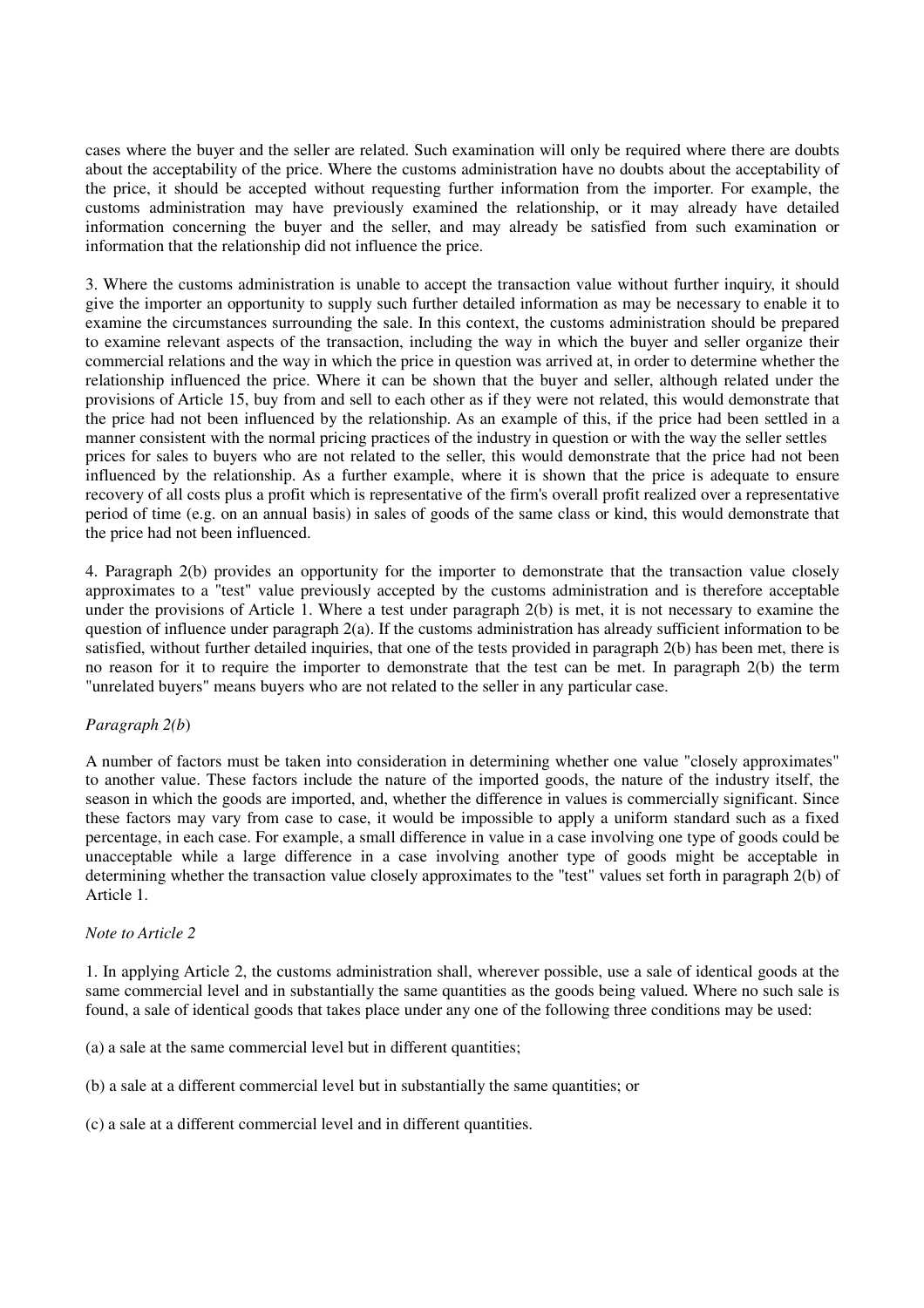2. Having found a sale under any one of these three conditions adjustments will then be made, as the case may be, for:

(a) quantity factors only;

(b) commercial level factors only; or

(c) both commercial level and quantity factors.

3. The expression "and/or" allows the flexibility to use the sales and make the necessary adjustments in any one of the three conditions described above.

4. For the purposes of Article 2, the transaction value of identical imported goods means a customs value, adjusted as provided for in paragraphs 1(b) and 2, which has already been accepted under Article 1.

5. A condition for adjustment because of different commercial levels or different quantities is that such adjustment, whether it leads to an increase or a decrease in the value, be made only on the basis of demonstrated evidence that clearly establishes the reasonableness and accuracy of the adjustments, e.g. valid price lists containing prices referring to different levels or different quantities. As an example of this, if the imported goods being valued consist of a shipment of 10 units and the only identical imported goods for which a transaction value exists involved a sale of 500 units, and it is recognized that the seller grants quantity discounts, the required adjustment may be accomplished by resorting to the seller's price list and using that price applicable to a sale of 10 units. This does not require that a sale had to have been made in quantities of 10 as long as the price list has been established as being bona fide through sales at other quantities. In the absence of such an objective measure, however, the determination of a customs value under the provisions of Article 2 is not appropriate.

*Note to Article 3* 

1. In applying Article 3, the customs administration shall, wherever possible, use a sale of similar goods at the same commercial level and in substantially the same quantities as the goods being valued.

Where no such sale is found, a sale of similar goods that takes place under any one of the following three conditions may be used:

(a) a sale at the same commercial level but in different quantities;

(b) a sale at a different commercial level but in substantially the same quantities; or

(c) a sale at a different commercial level and in different quantities.

2. Having found a sale under any one of these three conditions adjustments will then be made, as the case may be, for:

- (a) quantity factors only;
- (b) commercial level factors only; or
- (c) both commercial level and quantity factors.

3. The expression "and/or" allows the flexibility to use the sales and make the necessary adjustments in any one of the three conditions described above.

4. For the purpose of Article 3, the transaction value of similar imported goods means a customs value, adjusted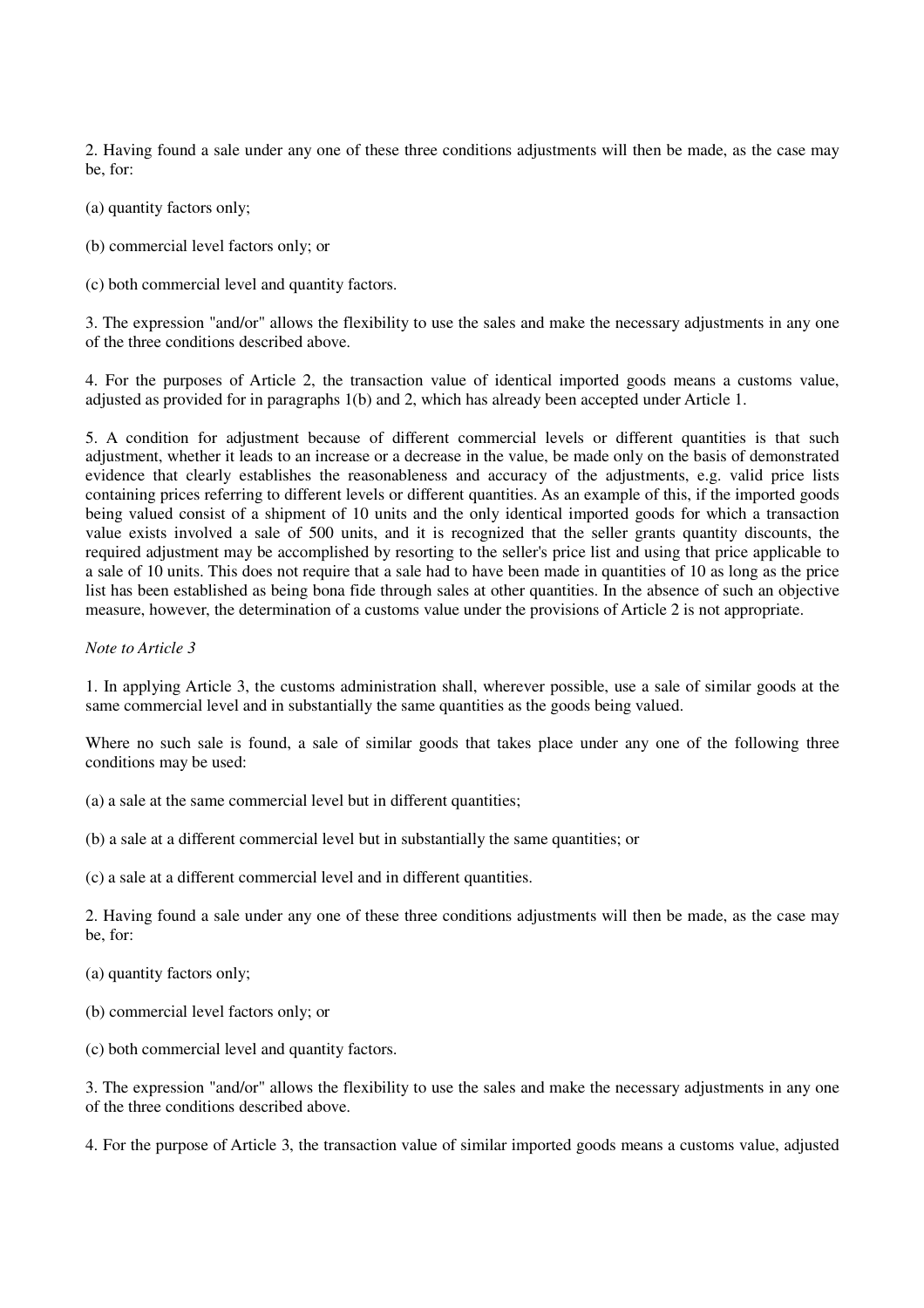as provided for in paragraphs 1(b) and 2, which has already been accepted under Article 1.

5. A condition for adjustment because of different commercial levels or different quantities is that such adjustment, whether it leads to an increase or a decrease in the value, be made only on the basis of demonstrated evidence that clearly establishes the reasonableness and accuracy of the adjustment, e.g. valid price lists containing prices referring to different levels or different quantities. As an example of this, if the imported goods being valued consist of a shipment of 10 units and the only similar imported goods for which a transaction value exists involved a sale of 500 units, and it is recognized that the seller grants quantity discounts, the required adjustment may be accomplished by resorting to the seller's price list and using that price applicable to a sale of 10 units. This does not require that a sale had to have been made in quantities of 10 as long as the price list has been established as being bona fide through sales at other quantities. In the absence of such an objective measure, however, the determination of a customs value under the provisions of Article 3 is not appropriate.

### *Note to Article 5*

1. The term "unit price at which ... goods are sold in the greatest aggregate quantity" means the price at which the greatest number of units is sold in sales to persons who are not related to the persons from whom they buy such goods at the first commercial level after importation at which such sales take place.

2. As an example of this, goods are sold from a price list which grants favourable unit prices for purchases made in larger quantities.

| <b>Sales Quantity</b> | Unit Price | Number of Sales<br>at each price           | Total quantity sold |
|-----------------------|------------|--------------------------------------------|---------------------|
| $1 - 10$              | 100        | 10 sales of 5 units,<br>5 sales of 3 units | 65                  |
| $11 - 25$             | 95         | 5 sales of 11 units                        | 55                  |
| Over 25 units         | 90         | 1 sales of 30 units<br>1 sales of 50 units | 80                  |

The greatest number of units sold at a price is 80; therefore, the unit price in the greatest aggregate quantity is 90.

3. As another example of this, two sales occur. In the first sale 500 units are sold at a price of 95 currency units each. In the second sale 400 units are sold at a price of 90 currency units each. In this example, the greatest number of units sold at a particular price is 500; therefore, the unit price in the greatest aggregate quantity is 95.

4. A third example would be the following situation where various quantities are sold at various prices.

*(a) Sales* 

| Sale quantity      | <b>Unit Price</b> |
|--------------------|-------------------|
| 40 units           | 100               |
| 30 units           | 90                |
| 15 units           | 100               |
| 50 units           | 95                |
| 25 units           | 105               |
| 35 units           | 100               |
| $05 \text{ units}$ | 90                |
|                    |                   |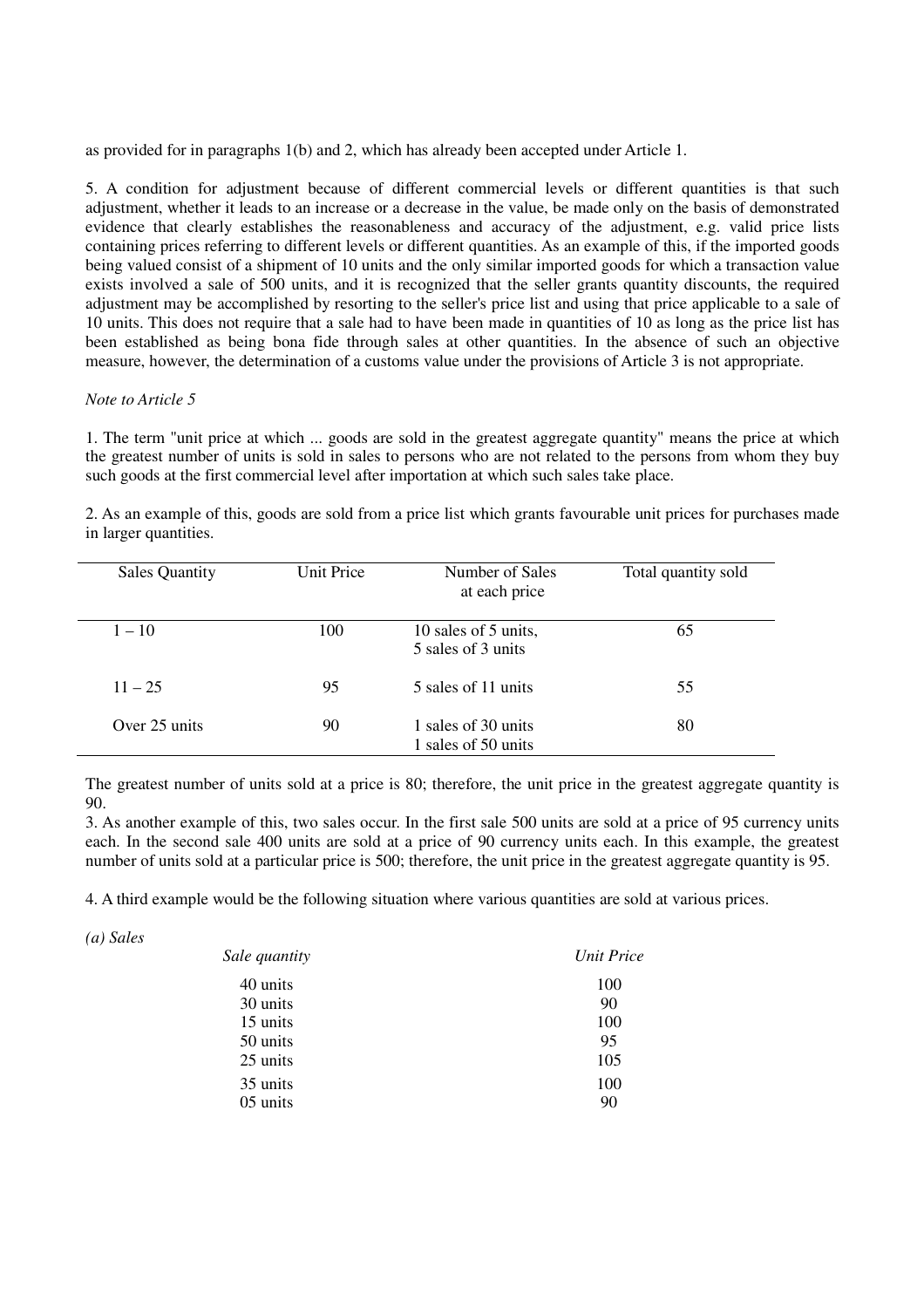*(b) Totals* 

| Total quantity sold | Unit Price |  |
|---------------------|------------|--|
| 65                  | 100        |  |
| 50                  | 90         |  |
| 60                  | 100        |  |
| 25                  | 95         |  |

In this example, the greatest number of units sold at a particular price is 65; therefore, the unit price in the greatest aggregate quantity is 90.

5. Any sale in the importing country, as described in paragraph 1 above, to a person who supplies directly or indirectly free of charge or at reduced cost for use in connection with the production and sale for export of the imported goods any of the elements specified in paragraph 1(b) of Article 8, should not be taken into account in establishing the unit price for the purposes of Article 5.

6. It should be noted that "profit and general expenses" referred to in paragraph 1 of Article 5 should be taken as a whole. The figure for the purposes of this deduction should be determined on the basis of information supplied by or on behalf of the importer unless the importer's figures are inconsistent with those obtained in sales in the country of importation of imported goods of the same class or kind. Where the importer's figures are inconsistent with such figures, the amount for profit and general expenses may be based upon relevant information other than that supplied by or on behalf of the importer.

7. The "general expenses" include the direct and indirect costs of marketing the goods in question.

8. Local taxes payable by reason of the sale of the goods for which a deduction is not made under the provisions of paragraph 1(a)(iv) of Article 5 shall be deducted under the provisions of paragraph 1(a)(i) of Article 5.

9. In determining either the commissions or the usual profits and general expenses under the provisions of paragraph 1 of Article 5, the question whether certain goods are "of the same class or kind" as other goods must be determined on a case-by-case basis by reference to the circumstances involved. Sales in the country of importation of the narrowest group or range of imported goods of the same class or kind, which includes the goods being valued, for which the necessary information can be provided, should be examined. For the purposes of Article 5, "goods of the same class or kind" includes goods imported from the same country as the goods being valued as well as goods imported from other countries.

10. For the purposes of paragraph 1(b) of Article 5, the "earliest date" shall be the date by which sales of the50 imported goods or of identical or similar imported goods are made in sufficient quantity to establish the unit price.

11. Where the method in paragraph 2 of Article 5 is used, deductions made for the value added by further processing shall be based on objective and quantifiable data relating to the cost of such work. Accepted industry formulas, recipes, methods of construction, and other industry practices would form the basis of the calculations.

12. It is recognized that the method of valuation provided for in paragraph 2 of Article 5 would normally not be applicable when, as a result of the further processing, the imported goods lose their identity. However, there can be instances where, although the identity of the imported goods is lost, the value added by the processing can be determined accurately without unreasonable difficulty. Onthe other hand, there can also be instances where the imported goods maintain their identity but form such a minor element in the goods sold in the country of importation that the use of this valuation method would be unjustified. In view of the above, each situation of this type must be considered on a case-by-case basis.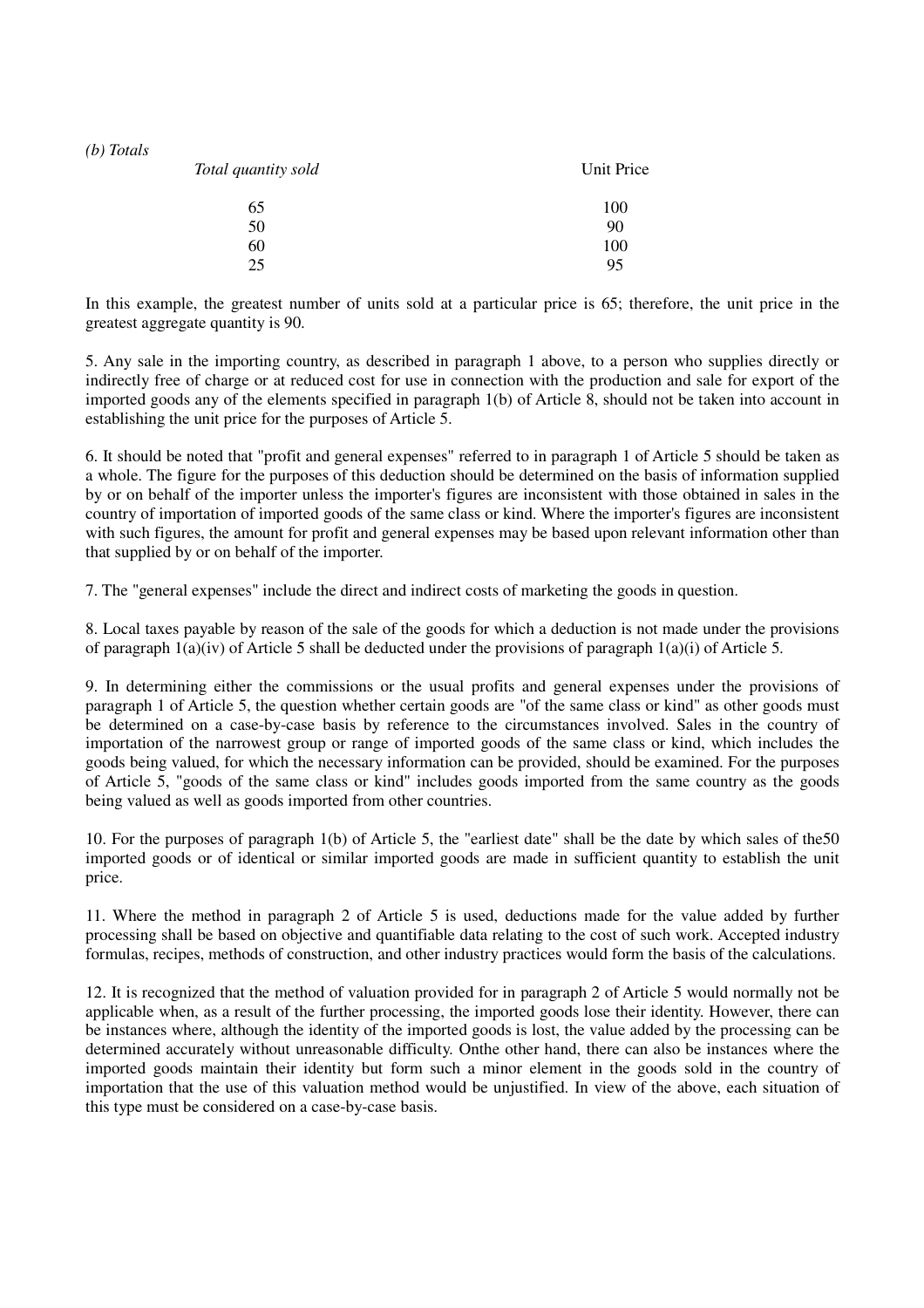#### *Note to Article 6*

1. As a general rule, customs value is determined under this Agreement on the basis of information readily available in the country of importation. In order to determine a computed value, however, it may be necessary to examine the costs of producing the goods being valued and other information which has to be obtained from outside the country of importation. Furthermore, in most cases the producer of the goods will be outside the jurisdiction of the authorities of the country of importation. The use of the computed value method will generally be limited to those cases where the buyer and seller are related, and the producer is prepared to supply to the authorities of the country of importation the necessary costings and to provide facilities for any subsequent verification which may be necessary.

2. The "cost or value" referred to in paragraph 1(a) of Article 6 is to be determined on the basis of information relating to the production of the goods being valued supplied by or on behalf of the producer. It is to be based upon the commercial accounts of the producer, provided that such accounts are consistent with the generally accepted accounting principles applied in the country where the goods are produced.

3. The "cost or value" shall include the cost of elements specified in paragraphs 1(a)(ii) and (iii) of Article 8. It shall also include the value, apportioned as appropriate under the provisions of the relevant note to Article 8, of any element specified in paragraph 1(b) of Article 8 which has been supplied directly or indirectly by the buyer for use in connection with the production of the imported goods. The value of the elements specified in paragraph 1(b)(iv) of Article 8 which are undertaken in the country of importation shall be included only to the extent that such elements are charged to the producer. It is to be understood that no cost or value of the elements referred to in this paragraph shall be counted twice in determining the computed value.

4. The "amount for profit and general expenses" referred to in paragraph 1(b) of Article 6 is to be determined on the basis of information supplied by or on behalf of the producer unless the producer's figures are inconsistent with those usually reflected in sales of goods of the same class or kind as the goods being valued which are made by producers in the country of exportation for export to the country of importation.

5. It should be noted in this context that the "amount for profit and general expenses" has to be taken as a whole. It follows that if, in any particular case, the producer's profit figure is low and the producer's general expenses are high, the producer's profit and general expenses taken together may nevertheless be consistent with that usually reflected in sales of goods of the same class or kind. Such a situation might occur, for example, if a product were being launched in the country of importation and the producer accepted a nil or low profit to offset high general expenses associated with the launch. Where the producer can demonstrate a low profit on sales of the imported goods because of particular commercial circumstances, the producer's actual profit figures should be taken into account provided that the producer has valid commercial reasons to justify them and the producer's pricing policy reflects usual pricing policies in the branch of industry concerned. Such a situation might occur, for example, where producers have been forced to lower prices temporarily because of an unforeseeable drop in demand, or where they sell goods to complement a range of goods being produced in the country of importation and accept a low profit to maintain competitivity.

Where the producer's own figures for profit and general expenses are not consistent with those usually reflected in sales of goods of the same class or kind as the goods being valued which are made by producers in the country of exportation for export to the country of importation, the amount for profit and general expenses may be based upon relevant information other than that supplied by or on behalf of the producer of the goods.

6. Where information other than that supplied by or on behalf of the producer is used for the purposes of determining a computed value, the authorities of the importing country shall inform the importer, if the latter so requests, of the source of such information, the data used and the calculations based upon such data, subject to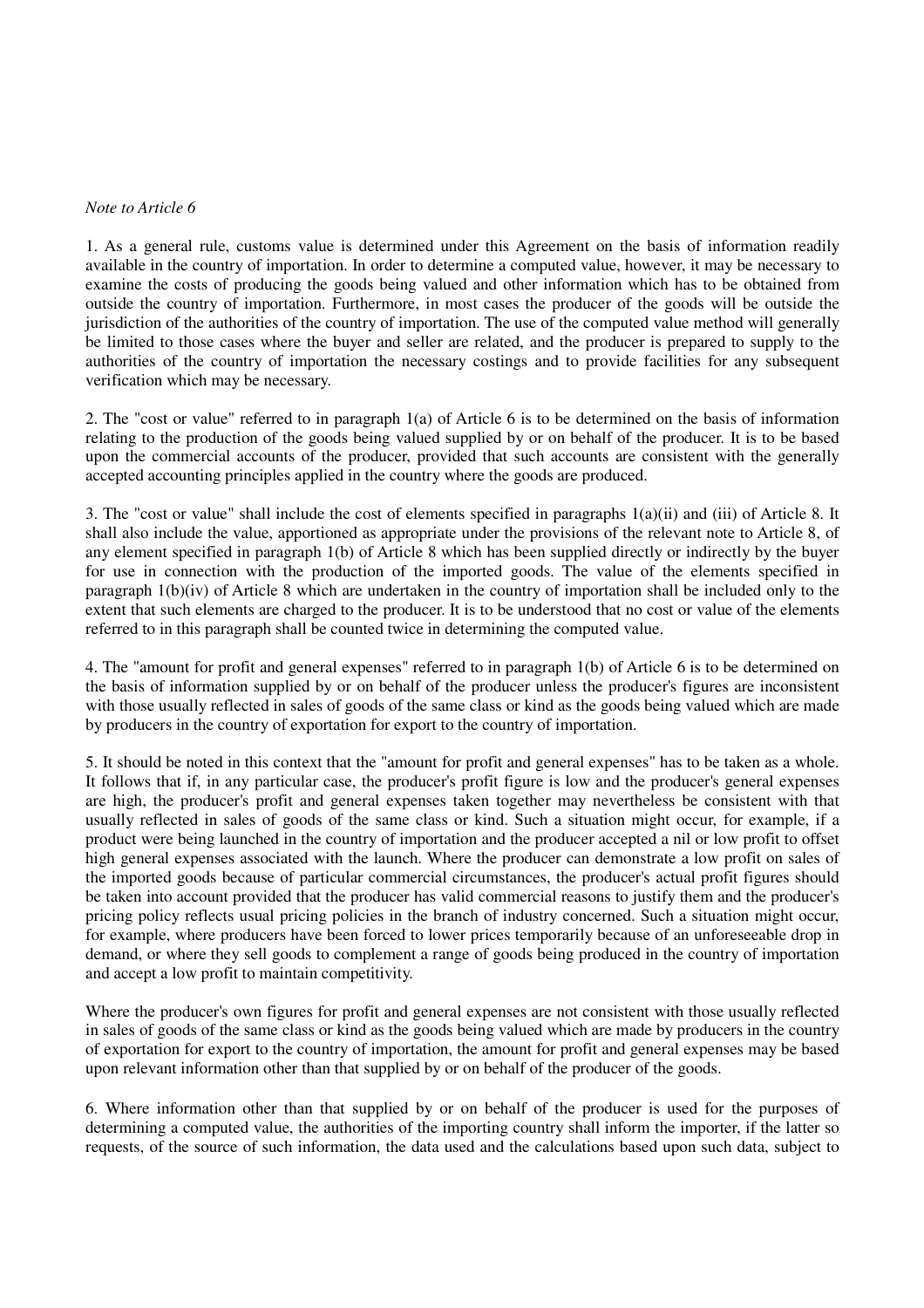the provisions of Article 10.

7. The "general expenses" referred to in paragraph 1(b) of Article 6 covers the direct and indirect costs of producing and selling the goods for export which are not included under paragraph 1(a) of Article 6.

8. Whether certain goods are "of the same class or kind" as other goods must be determined on a case-by-case basis with reference to the circumstances involved. In determining the usual profits and general expenses under the provisions of Article 6, sales for export to the country of importation of the narrowest group or range of goods, which includes the goods being valued, for which the necessary information can be provided, should be examined. For the purposes of Article 6, "goods of the same class or kind" must be from the same country as the goods being valued.

### *Note to Article 7*

1. Customs values determined under the provisions of Article 7 should, to the greatest extent possible, be based on previously determined customs values.

2. The methods of valuation to be employed under Article 7 should be those laid down in Articles 1 through 6 but a reasonable flexibility in the application of such methods would be in conformity with the aims and provisions of Article 7.

3. Some examples of reasonable flexibility are as follows:

(a) Identical goods - the requirement that the identical goods should be exported at or about the same time as the goods being valued could be flexibly interpreted; identical imported goods produced in a country other than the country of exportation of the goods being valued could be the basis for customs valuation; customs values of identical imported goods already determined under the provisions of Articles 5 and 6 could be used.

(b) Similar goods - the requirement that the similar goods should be exported at or about the same time as the goods being valued could be flexibly interpreted; similar imported goods produced in a country other than the country of exportation of the goods being valued could be the basis for customs valuation; customs values of similar imported goods already determined under the provisions of Articles 5 and 6 could be used.

(c) Deductive method - the requirement that the goods shall have been sold in the "condition as imported" in paragraph 1(a) of Article 5 could be flexibly interpreted; the "90 days" requirement could be administered flexibly.

*Note to Article 8* 

# *Paragraph 1(a)(i)*

The term "buying commissions" means fees paid by an importer to the importer's agent for the service of representing the importer abroad in the purchase of the goods being valued.

# *Paragraph 1(b)(ii)*

1. There are two factors involved in the apportionment of the elements specified in paragraph 1(b)(ii) of Article 8 to the imported goods - the value of the element itself and the way in which that value is to be apportioned to the imported goods. The apportionment of these elements should be made in a reasonable manner appropriate to the circumstances and in accordance with generally accepted accounting principles.

2. Concerning the value of the element, if the importer acquires the element from a seller not related to the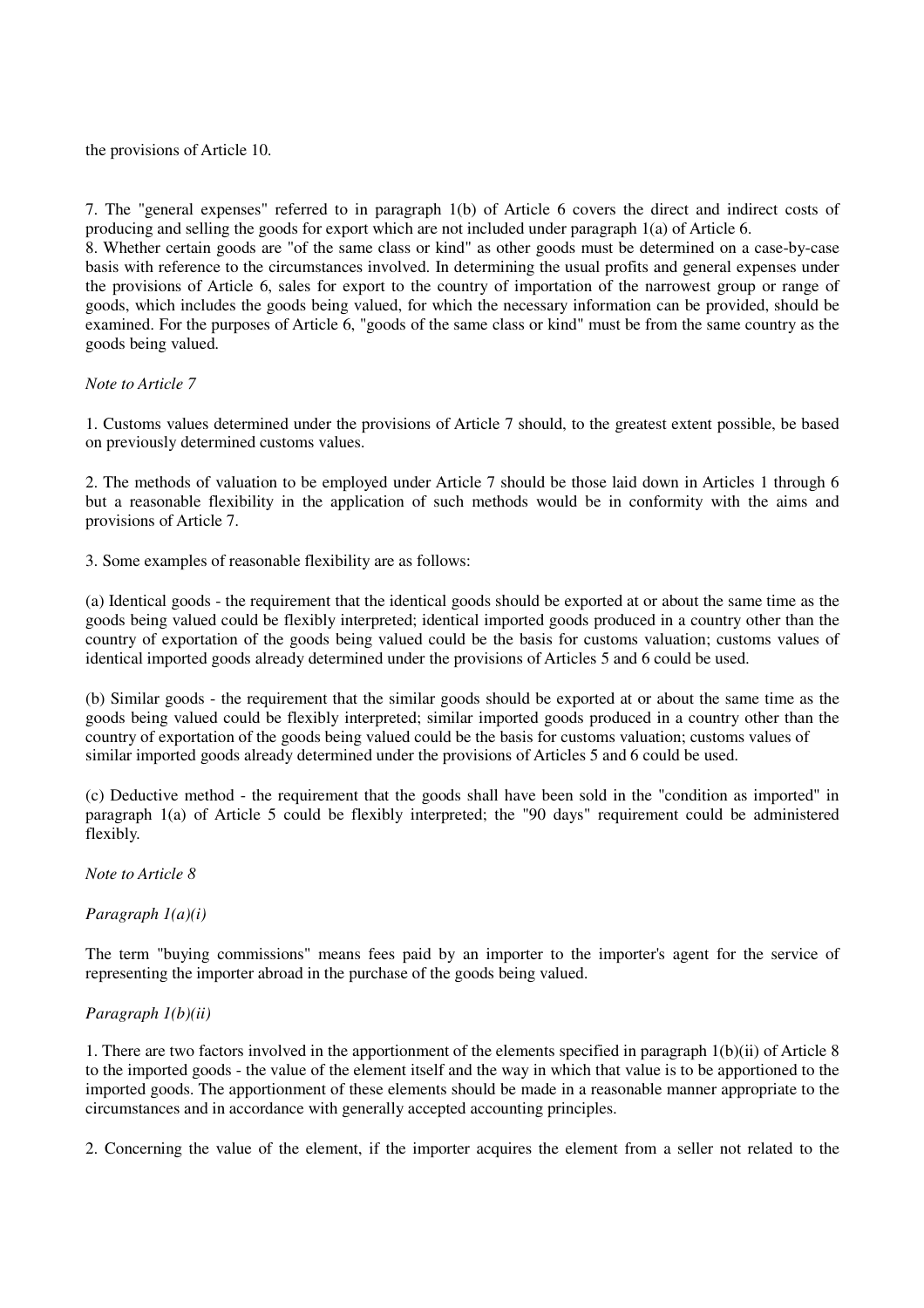importer at a given cost, the value of the element is that cost. If the element was produced by the importer or by a person related to the importer, its value would be the cost of producing it. If the element had been previously used by the importer, regardless of whether it had been acquired or produced by such importer, the original cost of acquisition or production would have to be adjusted downward to reflect its use in order to arrive at the value of the element.

3. Once a value has been determined for the element, it is necessary to apportion that value to the imported goods. Various possibilities exist. For example, the value might be apportioned to the first shipment if the importer wishes to pay duty on the entire value at one time. As another example, the importer may request that the value be apportioned over the number of units produced up to the time of the first shipment. As a further example, the importer may request that the value be apportioned over the entire anticipated production where contracts or firm commitments exist for that production. The method of apportionment used will depend upon the documentation provided by the importer.

4. As an illustration of the above, an importer provides the producer with a mould to be used in the production of the imported goods and contracts with the producer to buy 10,000 units. By the time of arrival of the first shipment of 1,000 units, the producer has already produced 4,000 units. The importer may request the customs administration to apportion the value of the mould over 1,000 units, 4,000 units or 10,000 units.

# *Paragraph 1(b)(iv)*

1. Additions for the elements specified in paragraph 1(b)(iv) of Article 8 should be based on objective and quantifiable data. In order to minimize the burden for both the importer and customs administration in determining the values to be added, data readily available in the buyer's commercial record system should be used in so far as possible.

2. For those elements supplied by the buyer which were purchased or leased by the buyer, the addition would be the cost of the purchase or the lease. No addition shall be made for those elements available in the public domain, other than the cost of obtaining copies of them.

3. The ease with which it may be possible to calculate the values to be added will depend on a particular firm's structure and management practice, as well as its accounting methods.

4. For example, it is possible that a firm which imports a variety of products from several countries maintains the records of its design centre outside the country of importation in such a way as to show accurately the costs attributable to a given product. In such cases, a direct adjustment may appropriately be made under the provisions of Article 8.

5. In another case, a firm may carry the cost of the design centre outside the country of importation as a general overhead expense without allocation to specific products. In this instance, an appropriate adjustment could be made under the provisions of Article 8 with respect to the imported goods by apportioning total design centre costs over total production benefiting from the design centre and adding such apportioned cost on a unit basis to imports.

6. Variations in the above circumstances will, of course, require different factors to be considered in determining the proper method of allocation.

7. In cases where the production of the element in question involves a number of countries and over a period of time, the adjustment should be limited to the value actually added to that element outside the country of importation.